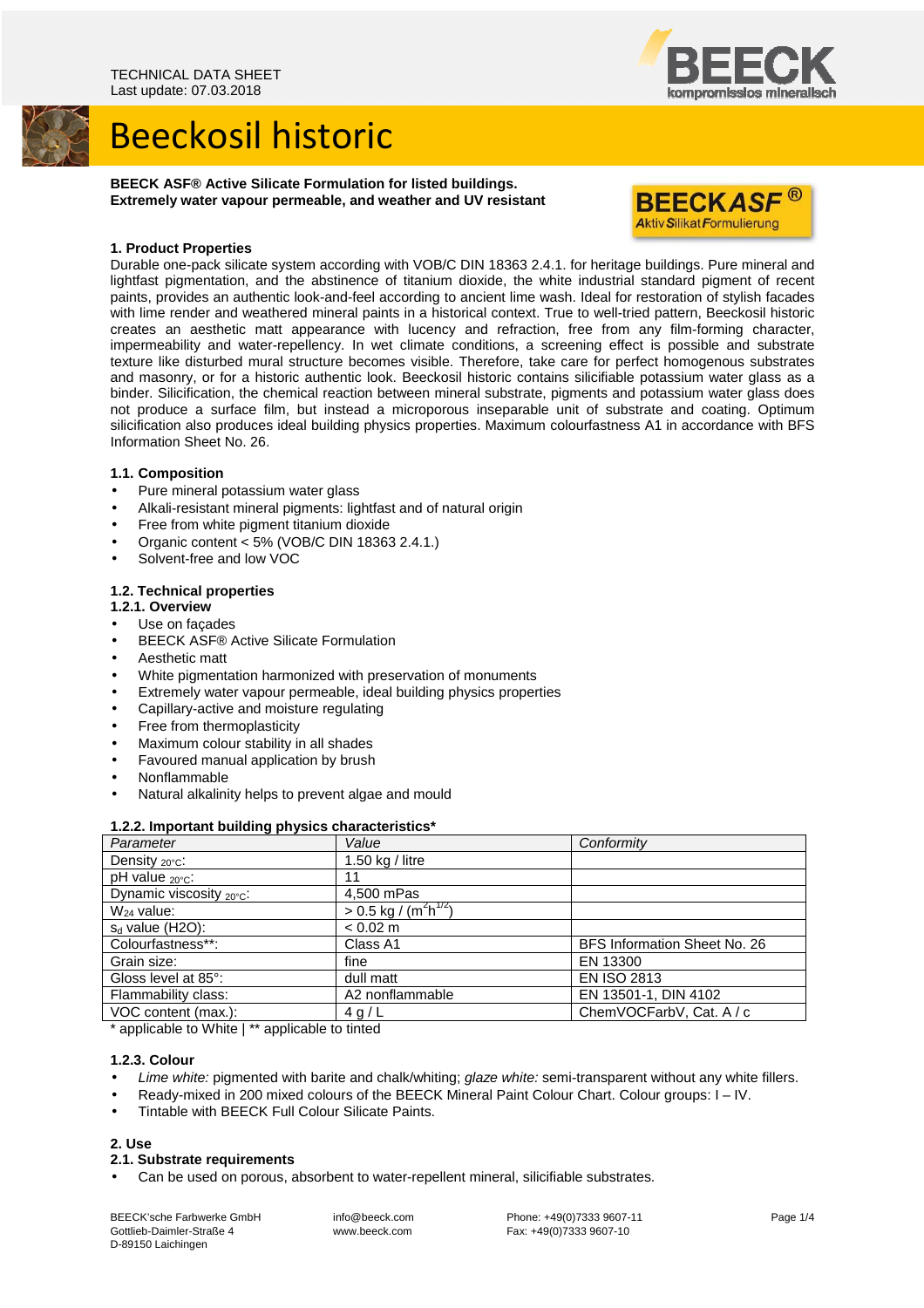

# Beeckosil historic

- The substrate must be clean, dry, firm and stable and must be free from efflorescent and separating substances.
- Test new render for drying and strength.
- Carefully make good chipped surface, cracks and misses with the same type of material and the same texture.
- Use render to repair cracked substrates. Completely precoat the whole surface, where hairline cracks and minor structural defects exist, using BEECK Quartz Filler. Please notice: substrate texture becomes visible in wet climate conditions. Use render to cover critical areas all-over.
- Gently clean pressure-sensitive surfaces.
- Prepare algae infested façades with BEECK Fungicide according to the factory specifications.
- Ensure uniform substrates and careful application on visually high-quality surfaces and in glancing light.

## **2.2. Brief information on the standard system**

- 2 3 coats with Beeckosil historic, white or tinted.
- Primer and possible intermediate coat, optionally with Beeckosil historic coarse, produced by adding BEECK Quartz Filler P to Beeckosil historic (fine). Topcoat in same colour with Beeckosil historic (fine).
- Optimally thin Beeckosil historic with BEECK Fixative to the substrate and use.
- Use BEECK Silane Primer, BEECK Quartz Filler and/or BEECK Bonding Coat Fine / Coarse to apply a primer coat to critical surfaces if required.

## **2.3. Substrate and preparatory treatment**

## • **Lime render (PI/CSII), lime-cement render (PII), cement render (PIII):**

Examine drying and strength of render. Use BEECK Etching Fluid to remove sinter skin on solid render, or grind off. Do not etch thin coat renders and composite systems (for example, ETICS). Prime absorbent render with BEECK Fixative, thinned with 2 parts water. Mix 1 part BEECK Fixative and 5 parts water and use to flow coat renders with surface sanding, but which are still firm, several times until saturated. Allow airlime render to cure sufficiently and check for stability before painting.

## • **Natural stone:**

Clean thoroughly, check for moisture damage and efflorescence (e.g. salt edges, iron salts) and make good defective joints and stones. Preset absorbent substrates with BEECK Fixative, thinned with 2 parts water. Flow coat weakly efflorescent substrates with BEECK Silane Primer. Use BEECK Quartz Filler as required.

### • **Concrete:**

Use high pressure cleaner and BEECK Formwork Oil Remover according to the factory specifications to clean concrete pore-deep and to remove any residual release agent, and then rinse with plenty of clean water. Prime with BEECK Fixative, thinned with 2 parts water. Use BEECK Quartz Filler as required.

# • **Existing coats, synthetic resin render, external thermal insulation composite systems (ETICS):**

Thoroughly clean old mineral coatings, brush off. Remove cracked, less adherent and film-forming old coats as pore-deep as possible. Check remaining coats for adhesion, firmness and intactness. Clean firmly adhering, matt coatings and renders. Use BEECK Fungicide according to the factory specifications to prepare surfaces infested with algae. Prime absorbent, chalking and crumbling surfaces with BEECK Fixative, thinned with 2 parts water. Highly adherent, white primer coating with BEECK Bonding Coat Fine / Coarse. In case of hairline cracks or minor structural defects, precoat the whole surface of the façade with BEECK Quartz Filler, try out on a test area first. Use only light colours with lightness value (LV) > 40 on ETICS.

- **Unsuitable substrates** are horizontal or sloping surfaces exposed to the weather, less stable, efflorescent surfaces and non-alkali-resistant substrates such as wood-based materials (MDF, OSB), clay or loam, gypsum, and plastics as well as non- firm and plasto-elastic coatings. Check air-lime render for firmness.
- **Defective substrates** require a differentiated approach. Apply a renovation render to damp, salt contaminated surfaces and base areas, and treat the whole surface with BEECK Quartz Filler.

# **2.4. Application instructions**

# **2.4.1. General information**

Check substrate suitability as required (see 2.1 and 2.3). Pay particular attention to the absorbency, strength and texture of the respective substrate. Try out on a test area before using on high quality and critical surfaces. Ensure that the product is used by qualified persons only.

- Carefully cover surfaces which are not to be treated especially glass, ceramics, window sills, expansion joints, lacquer and anodic coatings – and protect them from splashes.
- Provide personal protective equipment.
- Only use containers from the same production batch to coat self-contained areas. Ensure an even substrate, a sufficient number of workers and a smooth, uninterrupted coating process for tinted and full coloured coats.
- Stir Beeckosil histioric thoroughly with a powered mixing paddle before use.
- Add BEECK Fixative to Beeckosil historic to make it optimally coatable.

BEECK'sche Farbwerke GmbH Gottlieb-Daimler-Straße 4 D-89150 Laichingen

 info@beeck.com www.beeck.com

 Phone: +49(0)7333 9607-11 Fax: +49(0)7333 9607-10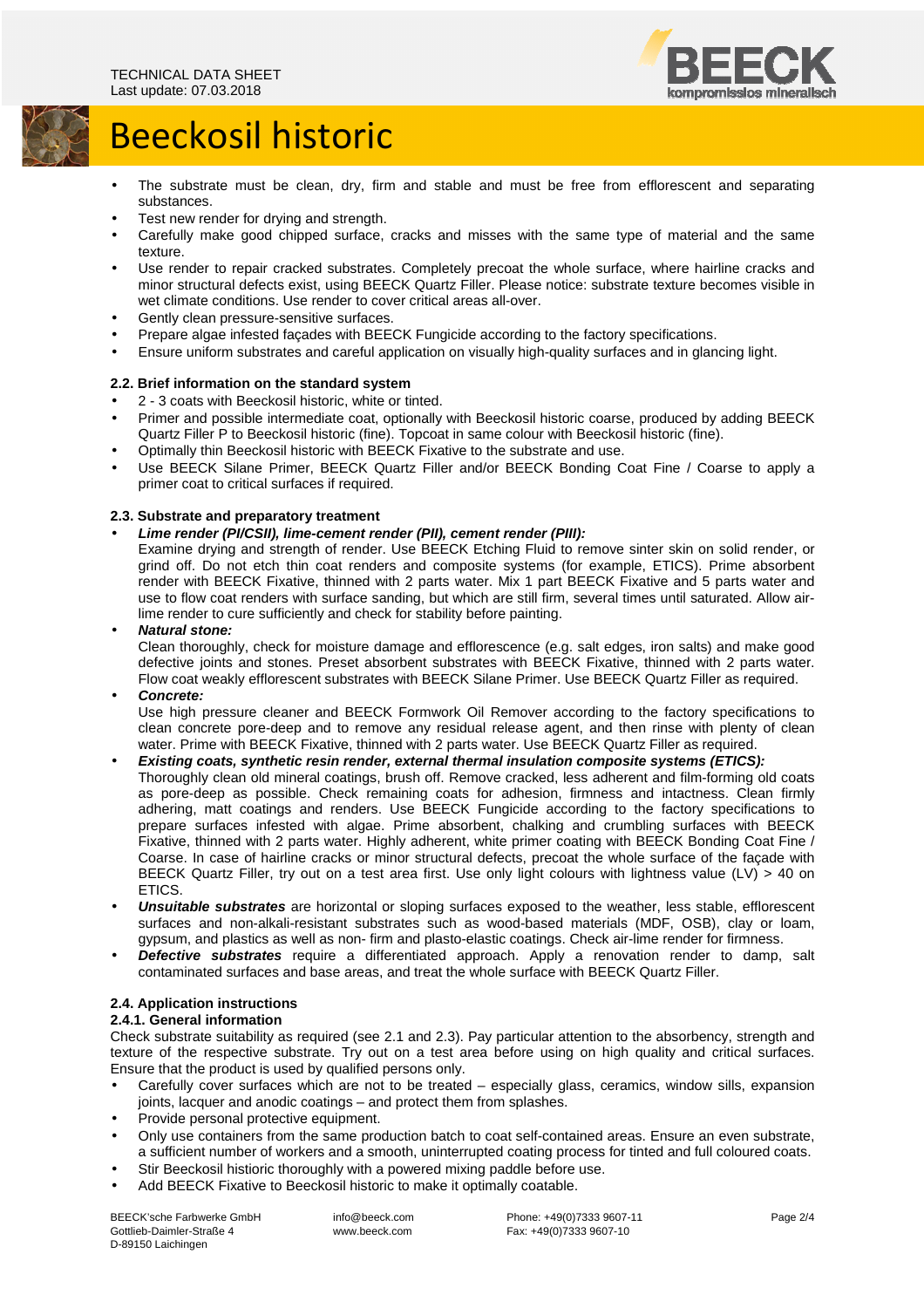

# Beeckosil historic

- Do not use in wet conditions, if there is a risk of frost, on hot surfaces or in the blazing sun.
- Minimum application temperature: +8°C
- Drying time: at least 12 hours per coat
- Protect fresh coats against rain and the blazing sun; hang up scaffolding sheeting in front of the surface.

# **2.4.2. Application**

Favourable application by brush. Apply to self-contained areas with an absolutely thin coating, no overlapping and uniformly in one continuous pass as a cross coat. Application by roller or airless-spraying as an alternative.

## • **Application:**

- Brushes and rollers with a uniform coating pattern are suitable.<br>- Avoid roller edges, ridges, overlapping and overcoating coats to
- Avoid roller edges, ridges, overlapping and overcoating coats that have already begun to dry, especially in scaffold working areas.
- Cut-in edges smoothly and seamlessly, wet-on-wet, together with the main area.
- Use a BEECK Mineral Paint Brush to distribute without any particular direction.
- Coats:
- Primer and eventual intermediate coat: Thin with 10 % 20 % BEECK Fixative.

Topcoat: After at least 12 hours, unthinned or improve coatability with no more than 5 % BEECK Fixative.

- **Spraying method (airless):** 
	- Nozzle: 0.79 mm / 0.031 inch. Always sieve the product before use.
	- Apply uniformly and as a thin coat, then use a brush or roller to uniformly lay-off.

## **2.5. Auxiliary products**

- BEECK Etching Fluid for removing sinter layers on solid new plaster. Do not etch thin coat renders or ETICS.
- BEECK Fungicide against algae infestation. Use according to the factory specifications.
- BEECK Fixative, primer and thinner.
- BEECK Silane Primer reduces moisture transport and salt efflorescence on critical substrates.
- BEECK Bonding Coat Fine / Coarse (0.4 mm), as white primer coat with excellent adhesion on surfaces such as synthetic resin render.
- BEECK Quartz Filler P, fibre-reinforced powdery slurry additive for primer and intermediate coats. Mix 4 kg BEECK Quartz Filler P with a 12.5 L bucket of Beeckosil historic and thin with around 2 kg BEECK Fixative. If higher filling power is required, add 8 kg BEECK Quartz Filler P and 3 kg BEECK Fixative. Apply smoothly and seamlessly using a BEECK Mineral Paint Brush. Same colour topcoat with Beeckosil historic (fine).
- BEECK Quartz Filler, fibre reinforced, slurry priming coat for covering hairline cracks, made good render and minor structural defects. Apply over whole surface by brush. BEECK Quartz Filler can also be mixed 1:1 with Beeckosil historic as a slurry primer or intermediate coat. Same colour topcoat with Beeckosil historic (fine).

# **3. Application Rate and Container Sizes**

The application rate, i.e. the quantity required for smooth, normally absorbent substrates is approx. 0.13 L Beeckosil historic per m² and pass. Try out on a test area on site to determine substrate-related application rate differences.

Container sizes: 5 L / 12.5 L

# **4. Cleaning**

Thoroughly clean equipment, tools and soiled clothing with water immediately after use.

### **5. Storage**

Stored cool and frost-free in the original container, Beeckosil historic can be kept for at least 12 months.

### **6. Hazard notes, safety instructions and disposal**

Comply with the EC Safety Data Sheet. Safety data sheet available on request.

**Precautionary statements:** Keep out of reach of children. Do not get in eyes, on skin, or on clothing. Wear eye/face protection. The product is alkaline. Do not breathe vapours, spray-mist and dust. Carefully protect the area surrounding the surface to be coated, wash off splashes immediately with water. Disposal in accordance with the official regulations.

Waste disposal number: 080112

## **7. Declaration**

This technical information is offered as advice based on our knowledge and practical experience. All information is provided without guarantee. It does not release the user from their responsibility to check the product suitability and application for the specific substrate on which it is to be used. Subject to change without notice as part of our product development. Non-system additives for tinting, thinning, etc. are not permitted. Check the colours before